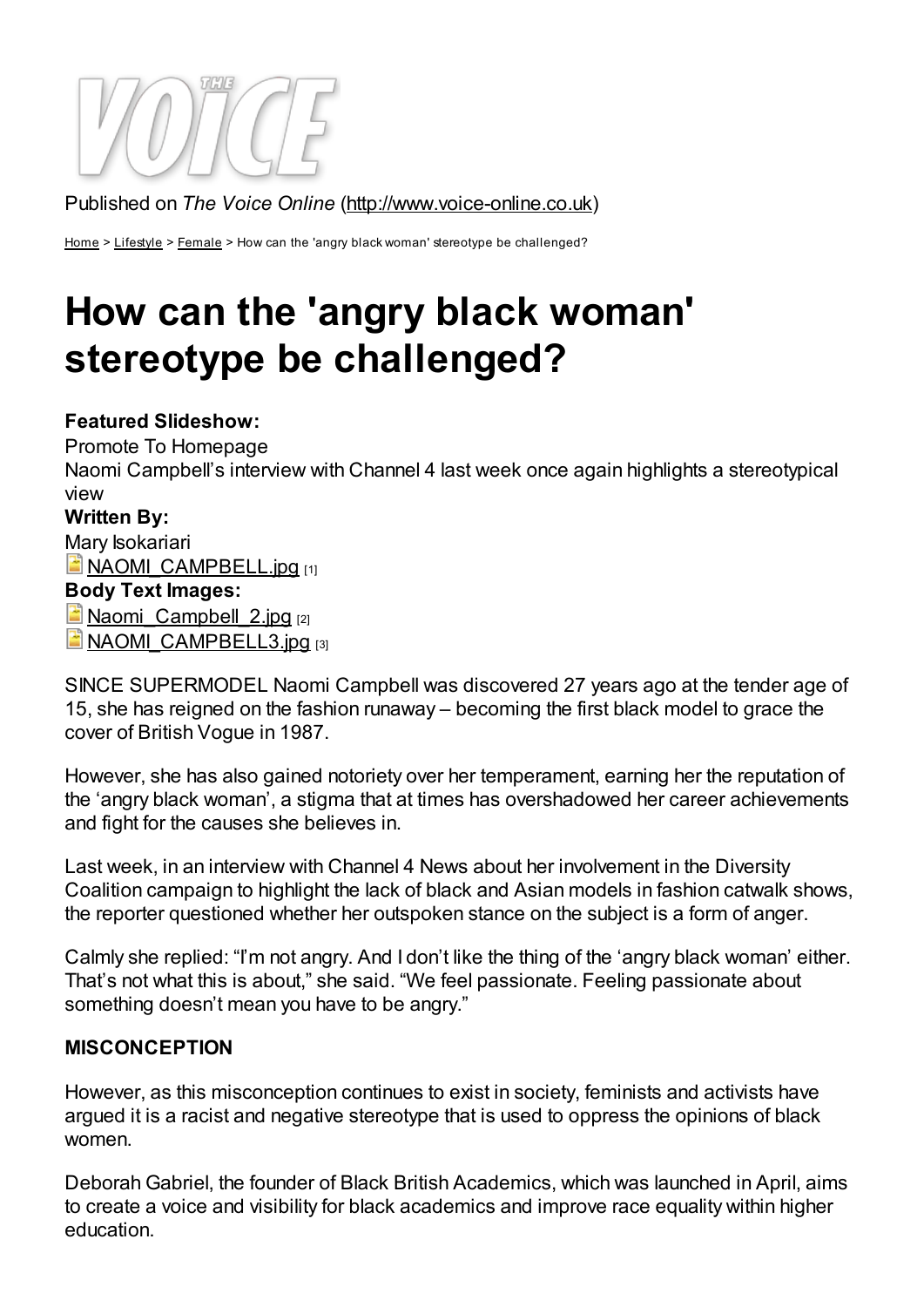She believes that this stereotype exists in all industries, including academia.

She said: "Yes, it doesn't help that Naomi has had issues with anger management in the past, but they shouldn't use it as an excuse. The longstanding stereotype of the 'angry black woman' is a way of de-legitimising rational arguments made by black women, whether they are supermodels like Naomi Campbell or politicians like Diane Abbott. It is strategy for rendering us invisible and voiceless as anything we say that is coming from an informed perspective and supported by evidence is closed down without any effort to engage in discussion.

Gabriel also believes it is a "damaging stereotype only levelled at black women" which black men or white women are not subjected to.

She argued that "it is one of the ways that race and gender confer a double disadvantage on black women that has both social and economic consequences."

### RESEARCH

It is not only within the media that this stigma exists. Research has shown that black women are more likely to be subjected to disciplinary procedures than white women in public service, particularly within the NHS and the nursing sector.



CAUGHT ON CAMERA: Naomi Campbell's reputation for anger has plagued her career

A report carried out by the Centre of Inclusion and Diversity at the University of Bradford between June 2008 and November 2009 found that although the figures varied between public services, "there was growing evidence to suggest the overrepresentation of people from black and minority ethnic backgrounds in disciplinary cases."

Zita Holbourne, a poet, trade union/community activist, and co-founder BARAC UK, told The Voice she has faced the stereotype of the angry black woman for most of her life.

She said: "It's also sexist because it's almost implying that as a woman you can't be like that,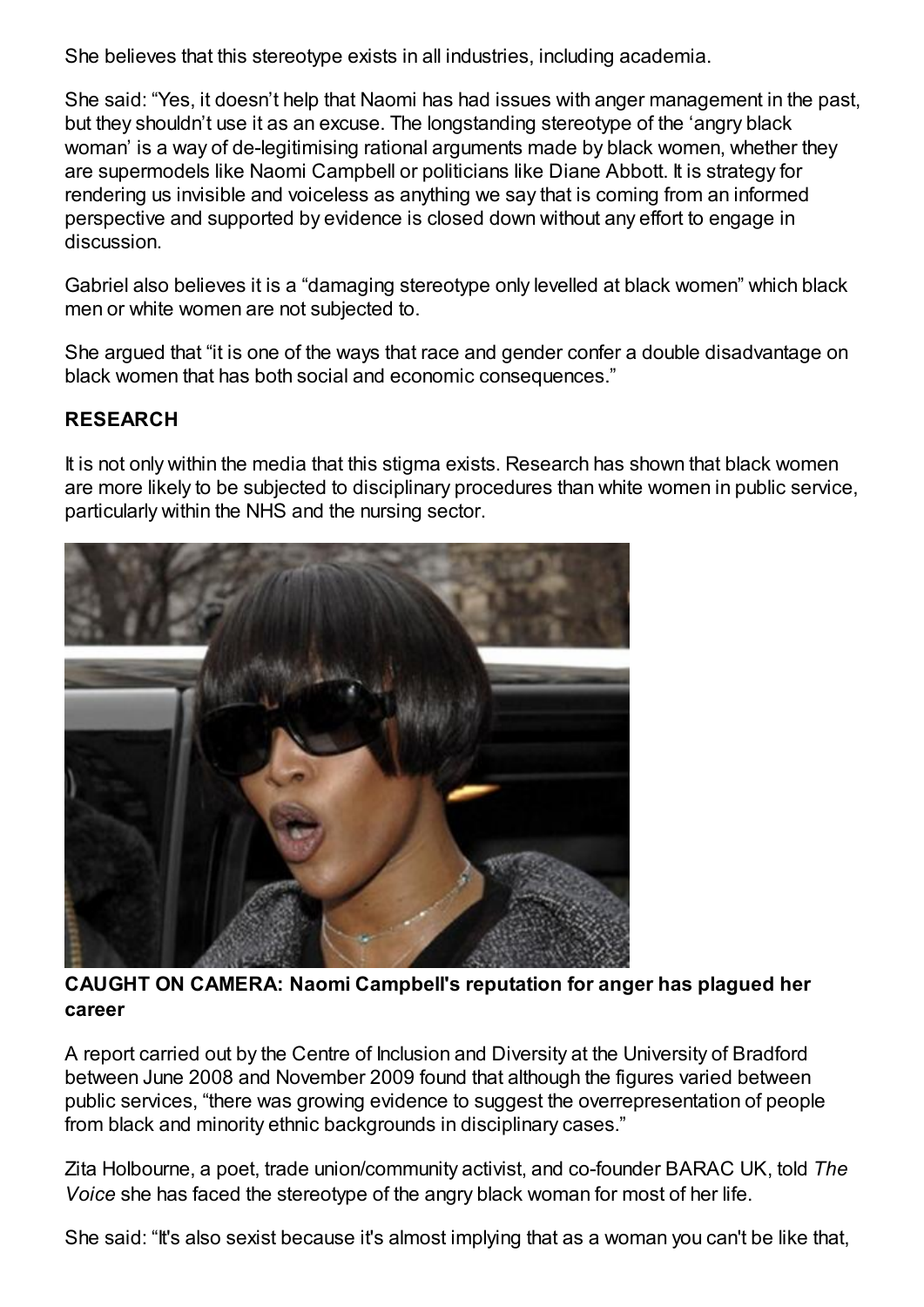you're not supposed to be, you're supposed to be submissive, quiet and humble, so there's a misconception, which has been created by men who have put that [stereotype] out there. It's gender oppression, but it's also about racism because it's a negative stereotype particularly applied to black women. If you look at the work place context I deal with so many cases regarding black women [being labelled as aggressive]. If it was a white man doing the exactly same thing they would say he is being assertive. But as soon as a black woman speaks about the exact same thing they are seen as being too aggressive or they need to calm themselves down."

She also highlighted society's lack of understanding about African Caribbean culture.

"We tend to be loud and very expressive, confident and assertive."

Instead of being praised for having these qualities, she believes that the 'angry black woman' label is an attempt to detract from issues of discrimination and inequality in the first place.

#### AGGRESSIVE

Holbourne said: "You find in the work place this is used against black women time and time again in the appraisal and disciplinary system. It's blatant racism. It comes up all the time, 'oh you're too aggressive, too loud or you have a chip on your shoulder."

Holbourne believes that to change this racist and negative stereotype, "we need to challenge the media, fight race and gender discrimination and campaign against it."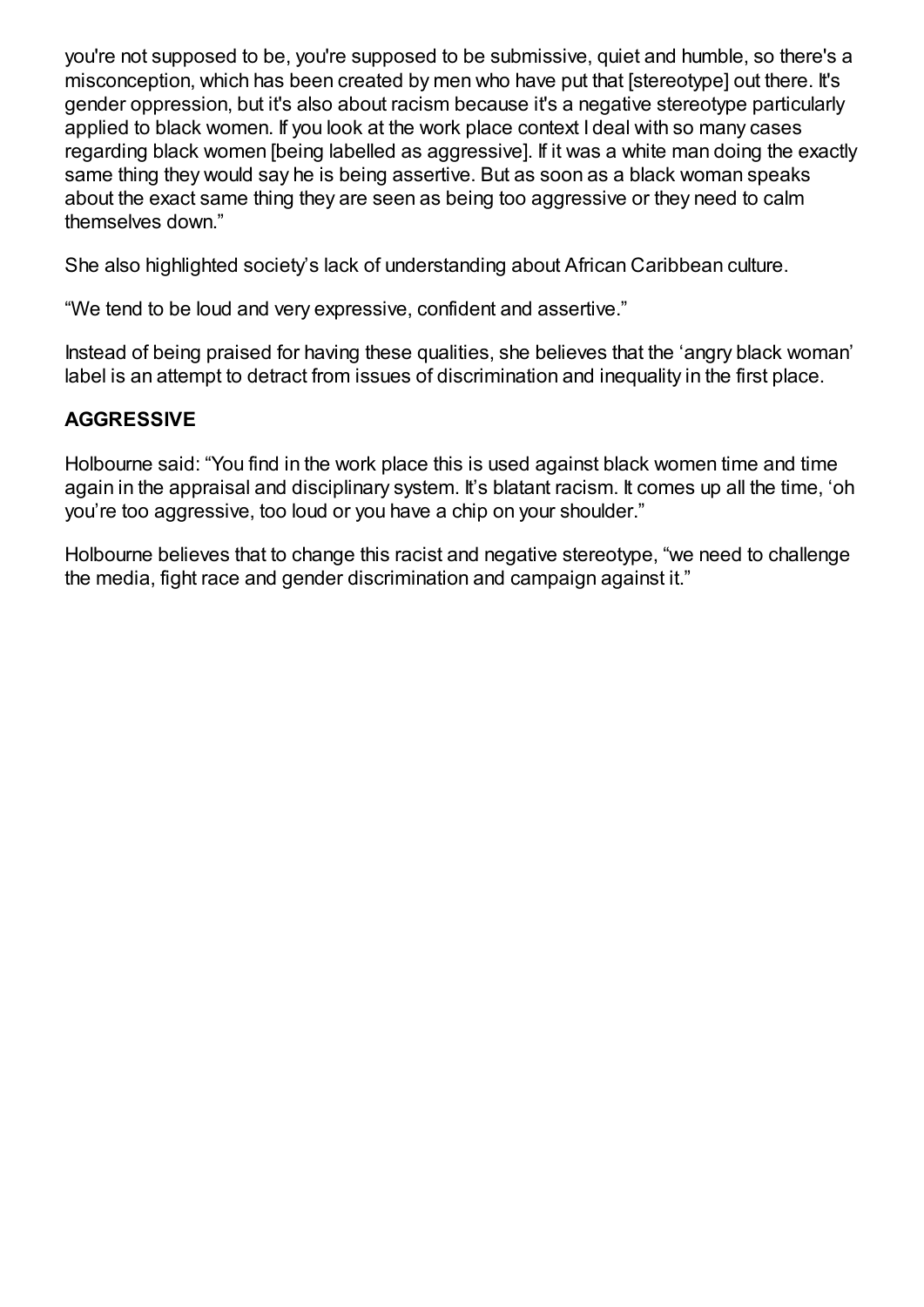

CAREER HIGHLIGHTS: The first black model to grace the front cover of British Vogue in 1987

Charmaine Elliot, an experienced campaigner on women's empowerment issues from Blackfeminists.org, argued that while both white and black women struggled against sexism and gender inequality in the work place, black women were also impacted by racism.

She said: "Combating a stereotype does not fall solely to those impacted negatively by that stereotype. It's a social problem, so it needs to be tackled by everyone. These prejudices are for all of us to act against with the weight falling to people who perpetuate them and those who benefit from them. Invariably, this will be those who are not black."

She added: "Has John Prescott's violent outbursts reinforced negative stereotypes about white men? One method of racism is to seek out challenging behaviours in one member of that ethnic group or culture and then apply that to all other members of that group as a stereotype. White men are not asked this question about John Prescott because they do not face the same racist pressures that black women do."

Related Articles:

Myth of the 'angry black [woman'](http://www.voice-online.co.uk/article/myth-%E2%80%98angry-black-woman%E2%80%99) [4]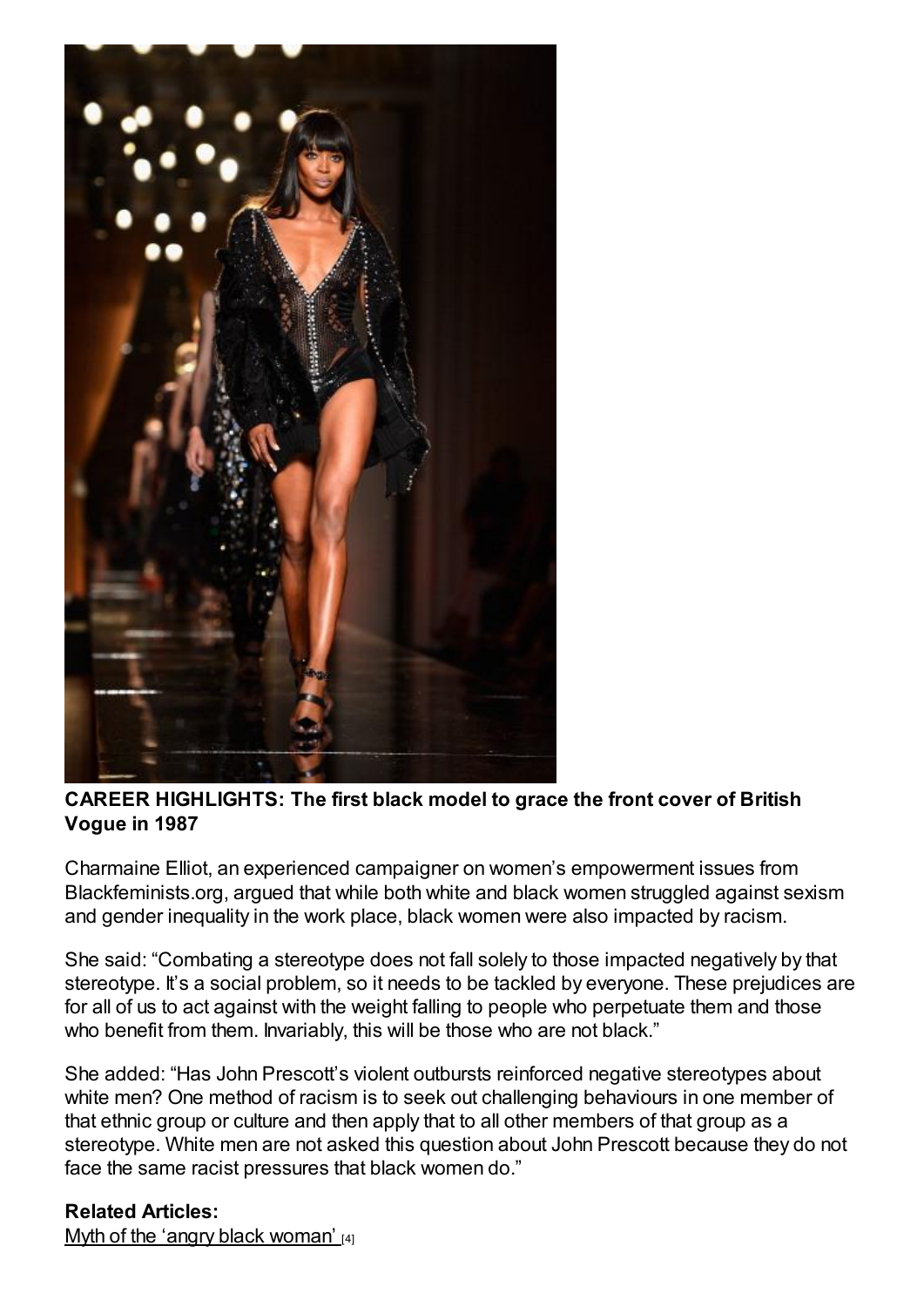[Michelle](http://www.voice-online.co.uk/article/michelle-obama-%E2%80%98i%E2%80%99m-not-angry-black-woman%E2%80%99) Obama: 'I'm not an angry black woman' [5] Alesha Dixon: 'You can't use colour as an [excuse'](http://www.voice-online.co.uk/article/alesha-dixon-you-cant-use-colour-excuse) [6] [Chrisette](http://www.voice-online.co.uk/article/chrisette-michele-better-now-never) Michele: 'Better now than never' [7] Love [blackout](http://www.voice-online.co.uk/article/love-blackout) [8] 'Black women are ugly' [lecturer](http://www.voice-online.co.uk/article/black-women-are-ugly%E2%80%99-lecturer-says-sorry) says sorry [9] Posted on: 28/09/2013 10:00 AM

Website built by [ENTWURF](http://www.entwurf.co.uk/)

Copyright © GV Media Group Ltd. All rights reserved.



Featured

#### **[Supermalt](http://www.voice-online.co.uk/classified/supermalt)**

SUPERMALT® BRAND \* Vitamins, minerals & nutrients for your vitality \* Natural health



Featured **MK Law [Solicitors](http://www.voice-online.co.uk/classified/mk-law-solicitors)** 

All aspects of criminal defence and representation, in PS/ Magistrates court, Crown Court and the...



[Kensington](http://www.voice-online.co.uk/classified/kensington-forum-hotel) Forum Hotel

www.hikensingtonforumhotel.co.uk/special-offers-events/caribbean-nights

**Categories** 

|                            |  |  |  |  |  |  |  |  | Property Business   Legal   Charity   Eating Out   Flights   Hair & Beauty   Money |                                                                            |  |  |
|----------------------------|--|--|--|--|--|--|--|--|------------------------------------------------------------------------------------|----------------------------------------------------------------------------|--|--|
|                            |  |  |  |  |  |  |  |  |                                                                                    | Automotive Church Education Fashion Food and Drink Funeral Services Health |  |  |
| Spiritual Wedding Services |  |  |  |  |  |  |  |  |                                                                                    |                                                                            |  |  |

Footer Menu

- Terms & [Conditions](http://www.voice-online.co.uk/terms-conditions)
- o [Privacy](http://www.voice-online.co.uk/privacy-policy) Policy
- [About](http://www.voice-online.co.uk/about-us) Us
- **[Advertising](http://www.voice-online.co.uk/advertising-guide) Guide**
- [Contact](http://www.voice-online.co.uk/contactus) Us

Source URL: <http://www.voice-online.co.uk/article/how-can-angry-black-woman-stereotype-be-challenged>